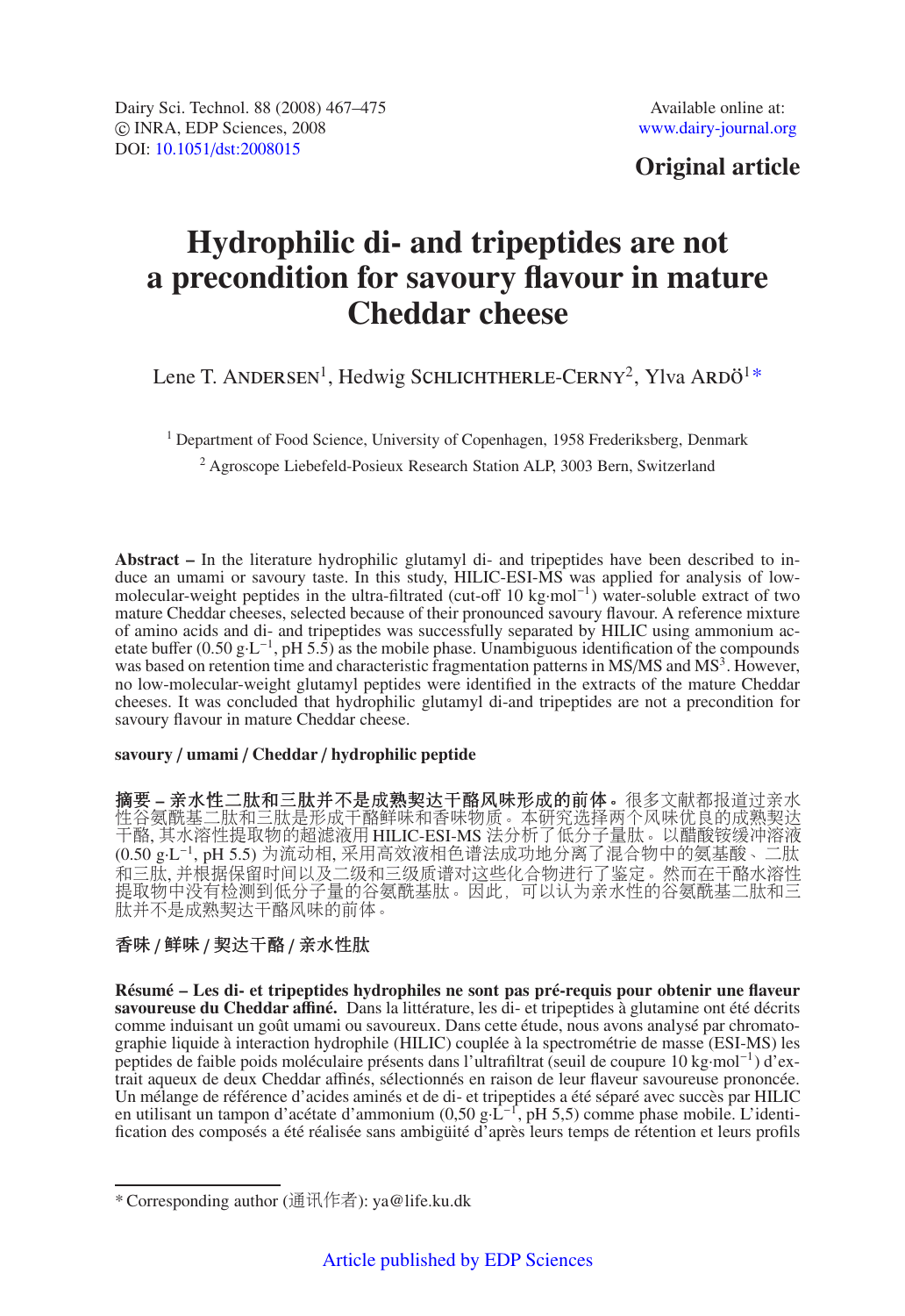de fragmentation caractéristiques en MS/MS et MS<sup>3</sup>. Cependant, aucun peptide à glutamine de faible poids moléculaire n'a été identifié dans les extraits de Cheddar affiné. Nous en avons conclu que les di- et tripeptides à glutamine hydrophiles ne pré-conditionnent pas la flaveur savoureuse du Cheddar affiné.

#### **savoureux** / **umami** / **Cheddar** / **peptide hydrophile**

# **1. INTRODUCTION**

During cheese ripening, proteolysis of casein forms the basis for generating a wide range of peptides and amino acids, with the potential to influence cheese taste. An equilibrated balance between proteolysis and peptidolysis is needed to prevent development of bitterness and to obtain a general background flavour with a brothy and savoury taste [\[6,](#page-8-0)[12](#page-8-1)]. For Cheddar cheese the diafiltrated water-soluble extract (cut-off 10 kg·mol<sup>-1</sup>) has been de-scribed as savoury [\[4,](#page-8-2) [7](#page-8-3), [9,](#page-8-4) [21\]](#page-8-5). Umami, the Japanese word for savoury or delicious, is an important sensory taste attribute for mature Cheddar cheese because of the naturally high content of amino acids, and especially Glu [\[14](#page-8-6)]. However, the complexity of the taste indicates contribution from other components in Cheddar cheese to this sensation. Organic acids and salts have been identified as potent taste compounds or taste enhancers in relation to umami and savoury in general [\[8,](#page-8-7) [20,](#page-8-8) [25\]](#page-8-9). With regard to peptides, special attention has been paid to the taste contribution of hydrophilic di- and tripeptides. In particular, those containing Glu have been described as having an umami or savoury taste  $[2, 15, 16, 23]$  $[2, 15, 16, 23]$  $[2, 15, 16, 23]$  $[2, 15, 16, 23]$  $[2, 15, 16, 23]$  $[2, 15, 16, 23]$  $[2, 15, 16, 23]$  $[2, 15, 16, 23]$ . However, the taste properties of these peptides are discussed controversially by Van den Oord and van Wassenaar [\[24\]](#page-8-14). In relation to cheese, only a few low-molecular-weight peptides have been identified [\[13](#page-8-15), [17](#page-8-16)[–19\]](#page-8-17).

Reversed-phase high-performance liquid chromatography (RP-HPLC) is a powerful separation technique for peptides in cheese extracts [\[3\]](#page-8-18). However, small hydrophilic peptides are not retained in the hydrophobic stationary phase but elute in the void volume. As an alternative, hydrophilic interaction liquid chromatography (HILIC) coupled to electrospray ionisation mass spectrometry (ESI-MS) could be used for analysis of small hydrophilic peptides. The separation mechanism of HILIC is based on the solubility of the analytes in the water-enriched layer in a hydrophilic stationary phase and in a relatively more hydrophobic mobile phase. Thus, the retention time increases with the hydrophilicity of the compound, and the observed elution order will be approximately the opposite of RP-HPLC [\[1\]](#page-7-0). As reviewed by Hemstrom and Irgum [\[11\]](#page-8-19), HILIC has been used for a number of applications within separation of, e.g., carbohydrates, amino acids, peptides and proteins. In relation to complex food systems glutamyl dipeptides have been successfully identified in a wheat gluten hydrolysate and an extract of Parmesan cheese using HILIC as a separation technique [\[19\]](#page-8-17).

The objective of this study was to reveal the presence of umami tasteactive hydrophilic di- and tripeptides with the potential to explain a pronounced savoury flavour in mature Cheddar cheese. HILIC-ESI-MS was applied for analysis of these hydrophilic low-molecular-weight peptides in Cheddar cheese.

#### **2. MATERIALS AND METHODS**

### **2.1. Reference mixture of amino acids and peptides**

The reference mixture for HILIC-MS contained acidic, basic, hydrophilic uncharged and hydrophobic amino acids,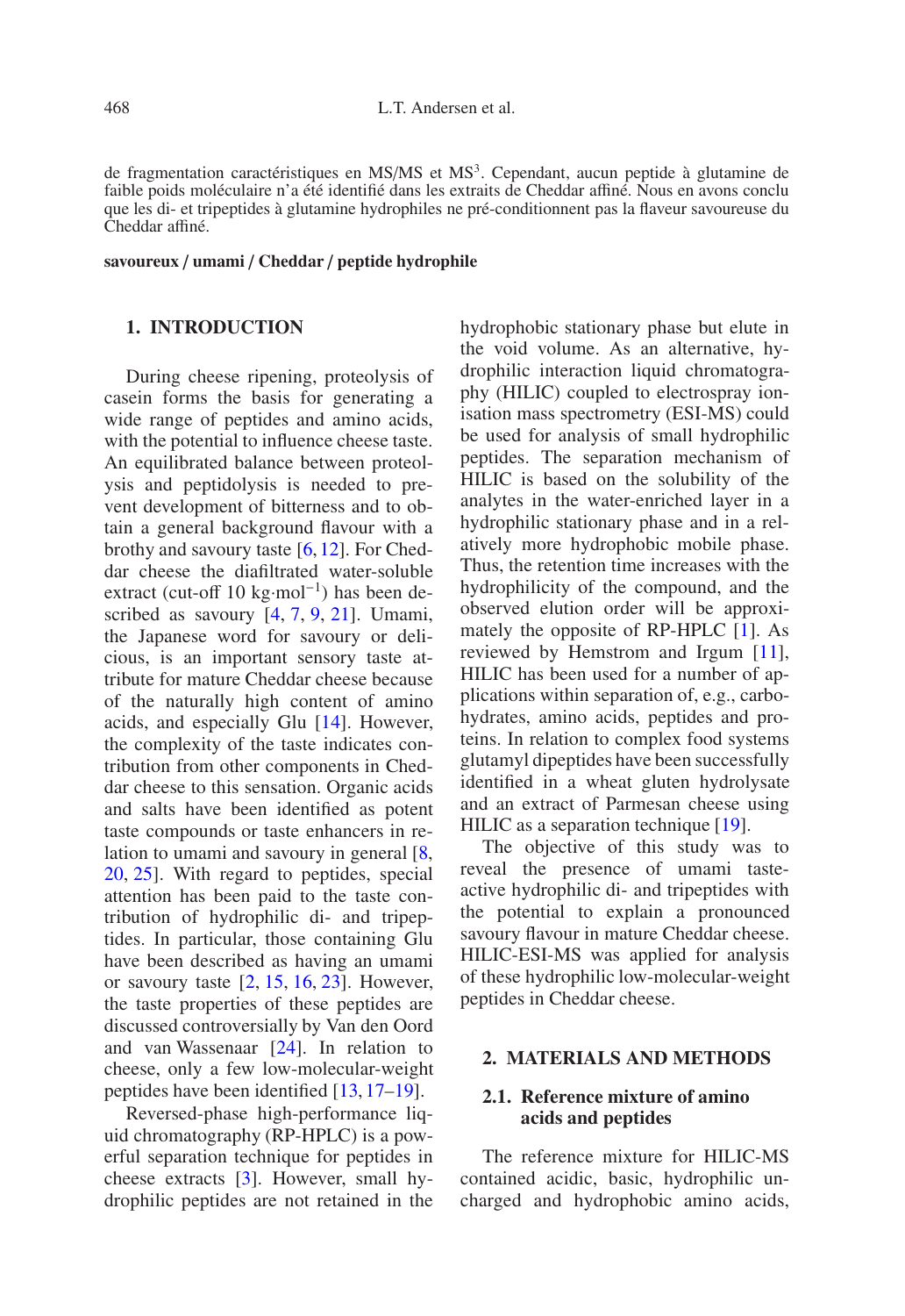and di- and tripeptides. The amino acids Leu, Val, Pro, Glu, Asp, Ser, Asn, Arg and Lys were purchased from Merck (Darmstadt, Germany), Fluka (Buchs, Switzerland) and Sigma-Aldrich (St. Louis, MO, USA), and the di- and tripeptides Trp-Gly-Tyr, Glu-Ala, Ala-Glu, Gly-Glu, Thr-Glu, Glu-Asp, Asp-Glu, Glu-Ser, Glu-Glu-Glu and Arg-Lys were purchased from Bachem (Bubendorf, Switzerland). The amino acids and peptides were dissolved in acetonitrile/water (60:40) and analysed at a concentration of 0.5 g⋅L<sup>-1</sup> and 0.25 g⋅L<sup>-1</sup>, respectively. The mixture supplemented with Ser-Glu, Gly-Glu, Glu-Thr and Glu-Glu (Bachem, Bubendorf, Switzerland) is referred to as the extended reference mixture.

#### **2.2. Extract of Cheddar cheese**

Two commercially available mature Cheddar cheeses with pronounced savoury flavour were selected for these experiments by professional cheese graders. Cheese A was from Australia, aged 12 months, and cheese B was from Ireland, aged 10 months. The latter contained a thermophilic *Lactobacillus* strain as adjunct culture. The water-soluble fraction was obtained by mixing grated cheese with Milli-Q water at a ratio of 1:2 (w/w) and homogenising the slurry using a mixer (Ultra Turrax, Staufen, Germany,  $2 \times 1$  min at 13 500 rpm with 1 min suspension in between). The homogenate was stirred for 1 h at 40  $\degree$ C and centrifuged for 45 min at 4  $\degree$ C at 38 720 $\times$  q. The watersoluble extract was filtered through glass wool and filter paper (Whatman No. 42, Maidstone, UK) and ultra-filtrated using an Amicon cell (Amicon, Danvers, MA, USA) with a regenerated cellulose membrane with a molecular weight cut-off of 10 kg·mol−<sup>1</sup> (Millipore Inc., Milford, MA, USA). The solutions were freeze-dried and stored at –20 ◦C until use. Before analysis the samples were redissolved in water (40 mg·mL−1). This corresponded to 0.46 g cheese $\cdot$ mL<sup>-1</sup> and 0.35 g cheese $\cdot$ mL<sup>-1</sup> for cheese A and B, respectively. The ultrafiltrated water-soluble extracts were tasted to ensure that a savoury flavour remained.

#### **2.3. HILIC-ESI-MS**

The HILIC separation was performed using two commercially available HILIC columns, HILIC Column 1 (TSKgel Amide-80, 2.0 mm i.d.  $\times$  1.0 cm guard column and 1 mm i.d.  $\times$  25.0 cm, 5 µm, from Tosoh Bioscience, Tokyo, Japan) and HILIC Column 2 (ZIC-HILIC, 1.0 mm i.d.  $\times$  5.0 mm guard column and 1 mm i.d.  $\times$  15.0 cm, 3.5 µm, from SeQuant, Umeå, Sweden). The LC system consisted of a quaternary pump (Rheos 2200, Flux Instruments, Basel, Switzerland) in combination with a PAL HTS autosampler (CTC Analytics, Zwingen, Switzerland). Five μL of the reference mixture and 10 μL of the water-soluble cheese extracts were injected.

A LTQ ion trap mass spectrometer (Thermo, Waltham, MA, USA) equipped with an ESI source was used for the mass spectrometry analysis. Nitrogen was used as sheath gas; the capillary temperature was 250 ◦C and the spray voltage 4 kV. The MS<sup>n</sup> spectra were obtained at a relative collision energy of 30% in the data-dependent scan mode with the signal threshold triggering a further MS step set to  $2.5 \cdot 10^5$ . Data acquisition and processing were carried out using the Xcalibur software version 2.0 SR2 (Thermo, Waltham, MA, USA).

A solution of caffeine, the peptide Met-Arg-Phe-Ala and Ultramark 1621 (Thermo, Waltham, MA, USA) was used for calibration according to the manufacturer's recommendations. Tuning of the instrument in the positive ionisation mode was performed using a solution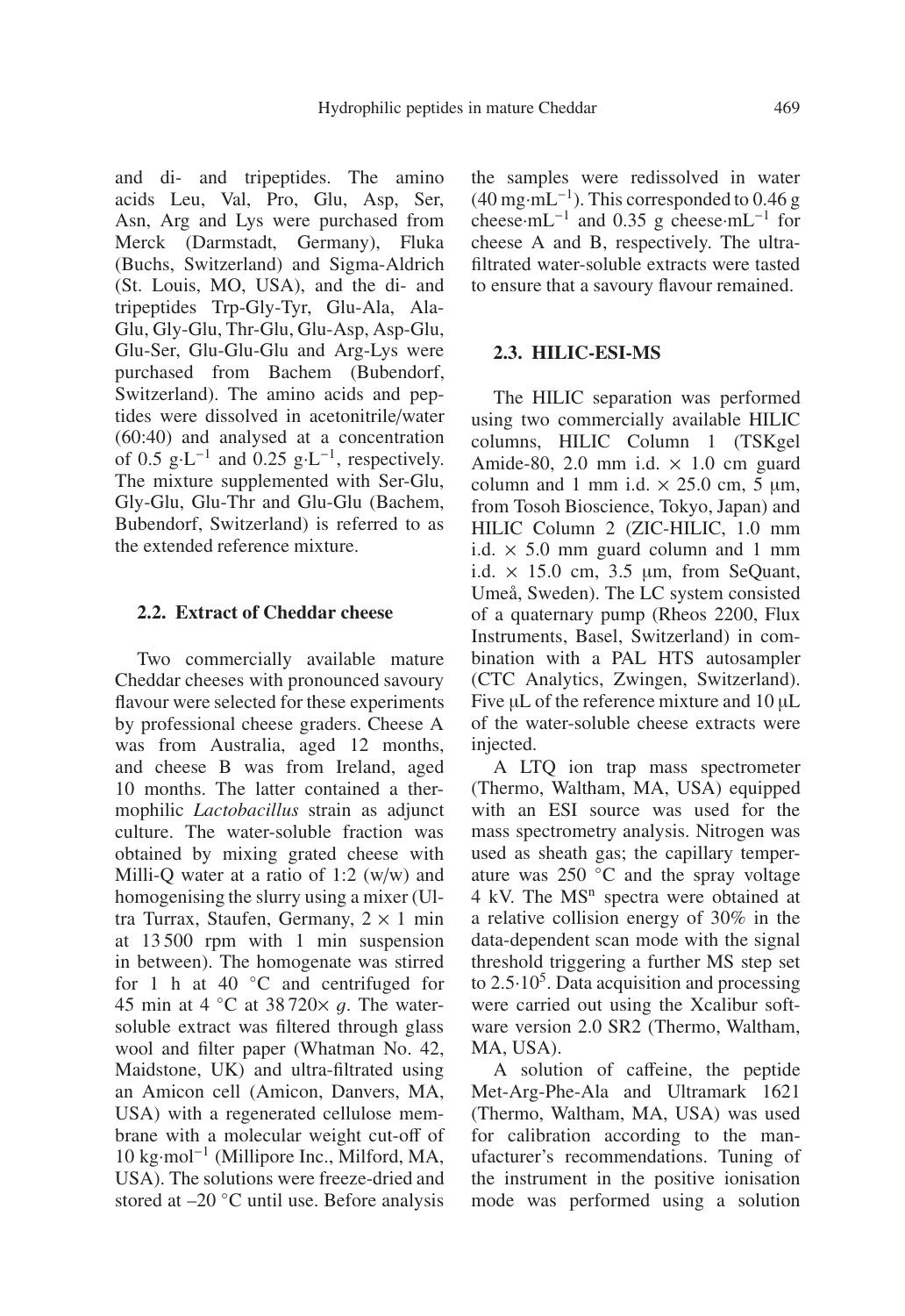(acetonitrile/water, 60:40) containing the peptide Glu-Asp (0.25 g⋅L<sup>-1</sup>, M<sub>W</sub> 262.2). The mobile phase system used for HILIC-ESI-MS was ammonium acetate buffer  $(0.50 \text{ g} \cdot \text{L}^{-1}, \text{ pH } 5.5)$  in acetonitrile/water (90:10) as solvent A and ammonium acetate buffer (0.50 g⋅L<sup>-1</sup>, pH 5.5) in acetonitrile/water (60:40) as solvent B. The ammonium acetate buffer was prepared from a stock solution of ammonium acetate (50.1 g⋅L<sup>-1</sup>), which had been adjusted to pH 5.5 by acetic acid (39.0 g⋅L<sup>-1</sup>). The gradient was 13 to 40% water in 90 min and 40% water in 10 min with a flow of 0.05 mL·min−<sup>1</sup> [\[19,](#page-8-17) [22\]](#page-8-20).

#### **3. RESULTS AND DISCUSSION**

## **3.1. Separation of amino acids and peptides in a reference mixture**

The amino acids and hydrophilic diand tripeptides in the reference mixture were successfully analysed by HILIC-ESI-MS (Fig. [1\)](#page-4-0). The performance of the two HILIC columns was evaluated by their ability to separate the individual compounds in the reference mixture. Retention of the amino acids and the peptides were obtained on both HILIC columns and the elution order was similar (data not shown).

Among the amino acids, the hydrophobic Leu and Val eluted first, followed by Pro and the hydrophilic, uncharged Ser and Asn, which coeluted from HILIC Column 2. Then the acidic amino acids Asp and Glu coeluted, as observed for both HILIC columns. The positively-charged amino acids Arg and Lys were retained longest. Specifically for HILIC Column 1, tailing was observed for these two compounds, possibly due to ion interactions with the stationary phase  $[10, 11]$  $[10, 11]$  $[10, 11]$ . The potentially taste-active hydrophilic glutamyl peptides eluted in the order Glu-Ala, Thr-Glu, Glu-Ser, Ala-Glu, Gly-Glu, Glu-Asp and Asp-Glu. The more hydrophilic Glu-Glu-Glu was retained longest. Separation of the isobaric pair Glu-Ala and Ala-Glu was obtained on both HILIC columns, whereas Glu-Asp and Asp-Glu were only partly separated on HILIC Column 2. The elution profile of the reference mixture on HILIC Column 2 is shown in Figure [1.](#page-4-0)

The observed sequence-specific elution of the isobaric glutamyl peptides, where the peptide with the N-terminal glutamyl residue eluted prior to its reversed analogue, is in accordance with earlier ob-servations [\[1,](#page-7-0)[19\]](#page-8-17). Unambiguous identification of the peptides was possible by using  $MS/MS$  and  $MS<sup>3</sup>$  spectra as described in Section 3.2.

In relation to the potentially umami taste-active peptides it was important to obtain the best separation and identification conditions for the pairs of isobaric glutamyl peptides. To further evaluate the HILIC columns' ability to separate these compounds, the reference mixture was completed with Ser-Glu, Glu-Gly and Glu-Thr. The additional pairs of isobaric peptides were all baseline separated by HILIC Column 2, whereas the separation ability for HILIC Column 1 was limited (data not shown).

On the background of these results it was concluded that the hydrophilic glutamyl peptides of interest for savoury flavour were best separated on HILIC Column 2, which was used for the analysis of the water-soluble extract of the mature Cheddar cheeses.

# **3.2. Identification of isobaric glutamyl peptides by mass spectrometry**

Isobaric pairs of peptides give rise to identical ions (m/z) in full-scan mass spectra. Identification was therefore based on the comparison of retention times, and  $MS/MS$  and  $MS<sup>3</sup>$  spectra with those of reference compounds. Reverse analogue peptides exhibit different fragmentation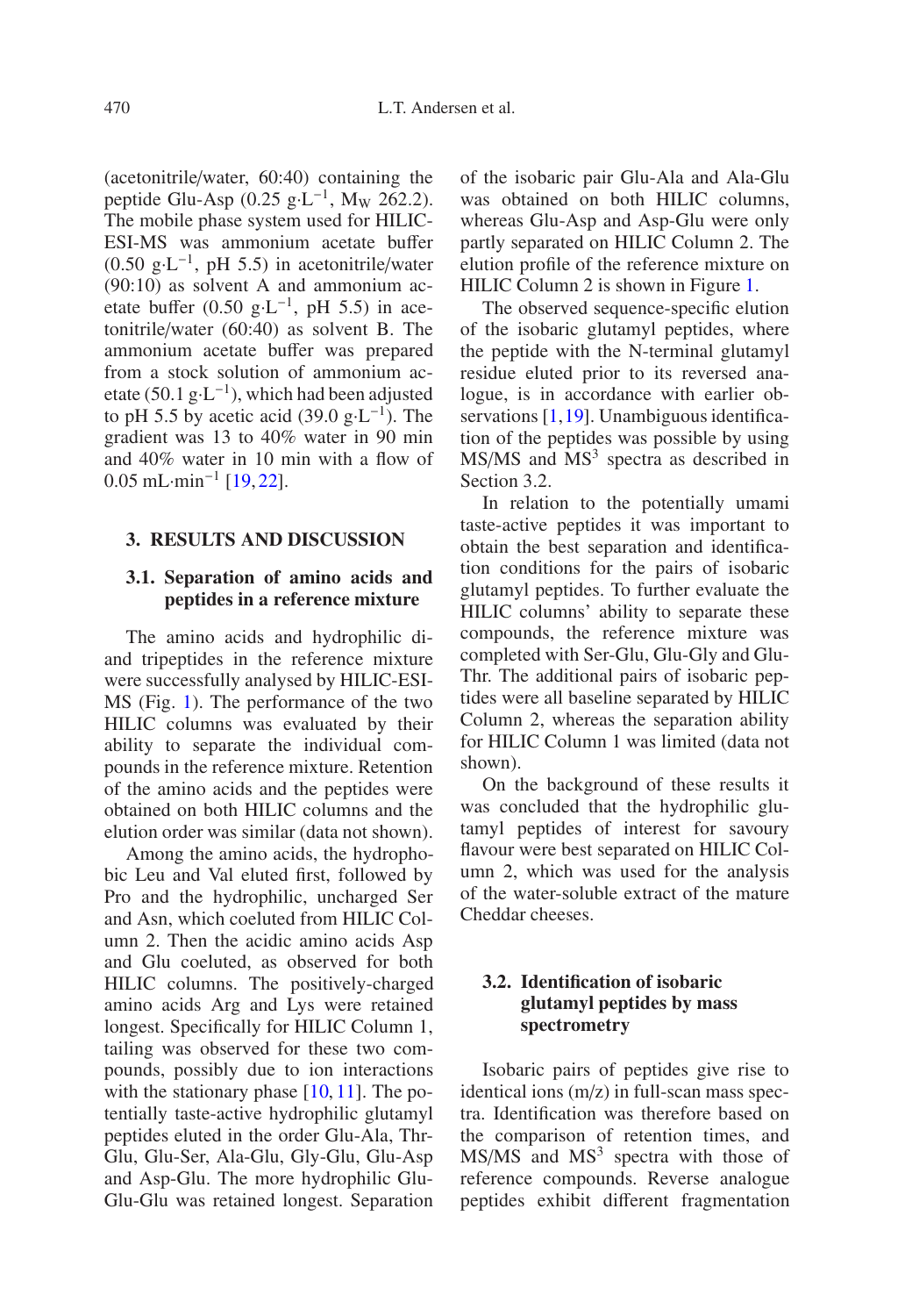

<span id="page-4-0"></span>**Figure 1.** HILIC-ESI-MS base peak chromatograms for HILIC Column 2. I: Reference mixture, II: water-soluble extract of Cheese A, III: water-soluble extract of Cheese B, IV: water-soluble extract of Cheese B spiked with the reference mixture. Peak identification; 1: m/z 168, 2: Leu/Ile, 3: Trp-Gly-Tyr, 4: Val; 5: Pro, 6: m/z 105, 7: Ser, 8: Asn, 9: m/z 156, 10: Glu, 11: Asp, 12: Glu-Ala, 13: Thr-Glu, 14: Glu-Ser, 15: Ala-Glu, 16: Gly-Glu, 17: Glu-Asp, 18: Asp-Glu, 19: Glu-Glu-Glu, 20: Arg, 21: Lys. Identification based on MS/MS and MS<sup>3</sup> spectra.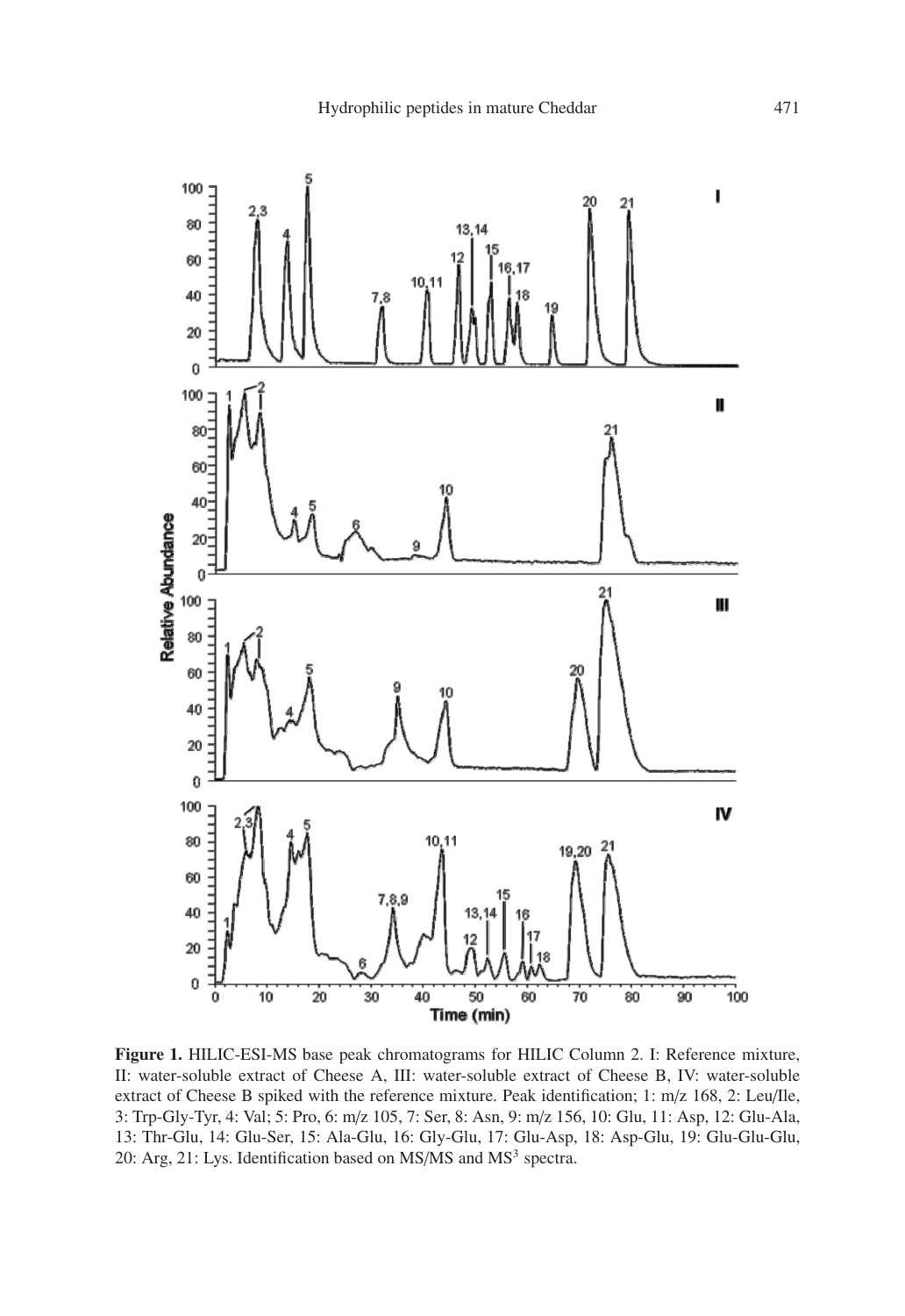patterns depending on the position of the glutamyl residue and an unambiguous identification is therefore possible, as shown by Schlichtherle-Cerny et al. [\[19\]](#page-8-17) for the glutamyl dipeptides with Thr, Ser and Lys. In this study the unique MS/MS and  $MS<sup>3</sup>$  spectra for Glu-Ala, Ala-Glu and Glu-Asp, Asp-Glu are shown in Figure [2.](#page-6-0)

The MS/MS spectra of the parent ion  $m/z$  219  $[M+H]$ <sup>+</sup> for the dipeptides Glu-Ala and Ala-Glu both showed a product ion of m/z 201, which was generated by the loss of a water molecule. The  $MS<sup>3</sup>$  spectrum of Glu-Ala led to an unambiguous identification based on the intense signal of m/z 90, resulting from the C-terminal Ala residue. Additional intense ions in the  $MS<sup>3</sup>$  spectrum were m/z 183, due to the loss of a second water molecule, and m/z 155, which indicates the loss of two water molecules and a carbon oxide molecule from the parent ion m/z 201. On the other hand, fragmentation of the reversed analogue Ala-Glu was dominated by the unique ion m/z 148 in the MS/MS spectrum, corresponding to the C-terminal glutamyl residue. These specific fragmentation patterns made an unequivocal identification of the reversed analogues possible. Similar characteristic ion patterns were detected for the pair of Glu-Asp and Asp-Glu. The  $MS<sup>3</sup>$  spectrum for Glu-Asp revealed the ion m/z 134 for the C-terminal Asp residue. In the MS/MS spectrum Asp-Glu gave rise to the characteristic ion m/z 148 from the C-terminal glutamyl residue, which led to unambiguous identification. However, this signal was less intense as compared with the more dominating ions m/z 245 and m/z 227, related to the losses of one and two water molecules, respectively. Unique for Asp-Glu was also the intense ion m/z  $185$  in the MS<sup>3</sup> spectrum, corresponding to the additional loss of  $CH<sub>2</sub>CO$ , indicating fragmentation of the amino acid side chains.

According to the results of the present study only the  $MS<sup>3</sup>$  spectra allowed an unambiguous identification of the N-terminal glutamyl peptides, whereas MS/MS was sufficient for the identification of the Cterminal glutamyl peptides.

#### **3.3. Analysis of mature Cheddar cheese**

The water-soluble extracts of two mature Cheddar cheeses, selected because of their pronounced savoury flavour, were analysed by applying the described HILIC-ESI-MS method (Fig. [1\)](#page-4-0). According to the reference mixture the potentially tasteactive glutamyl di- and tripeptides of interest should elute in the time frame of 45 to 65 min but no peaks occurred in the chromatograms for the mature Cheddar cheeses in this interval. As a result, it could be concluded that the hydrophilic di- and tripeptides of the reference mixture were not present in the extracts of the two mature Cheddar cheeses. It has to be taken into account that the hydrophilic peptides could be present at concentrations below their limit of detection. The reference mixture, however, contained glutamyl peptides at a concentration of 0.25 g⋅L<sup>-1</sup>, which is close to the taste thresholds reported in the literature for these peptides [\[2,](#page-8-10) [15](#page-8-11), [16,](#page-8-12) [23](#page-8-13)]. Therefore, it was expected that hydrophilic peptides in the Cheddar cheese extracts would show relatively intense signals if they should contribute to the perceived savoury flavour. On the other hand, amino acids dominated the water-soluble extracts and eluted in the order of Leu/Ile, Val, Pro, Glu, Arg and Lys, corresponding to the results obtained for the reference mixture. The chromatograms also revealed several dominating ions that could not be assigned to amino acids or peptides.

The ability of the HILIC method to analyse hydrophilic di- and tripeptides in the relatively crude and complex watersoluble Cheddar cheese extracts was verified by spiking the samples with the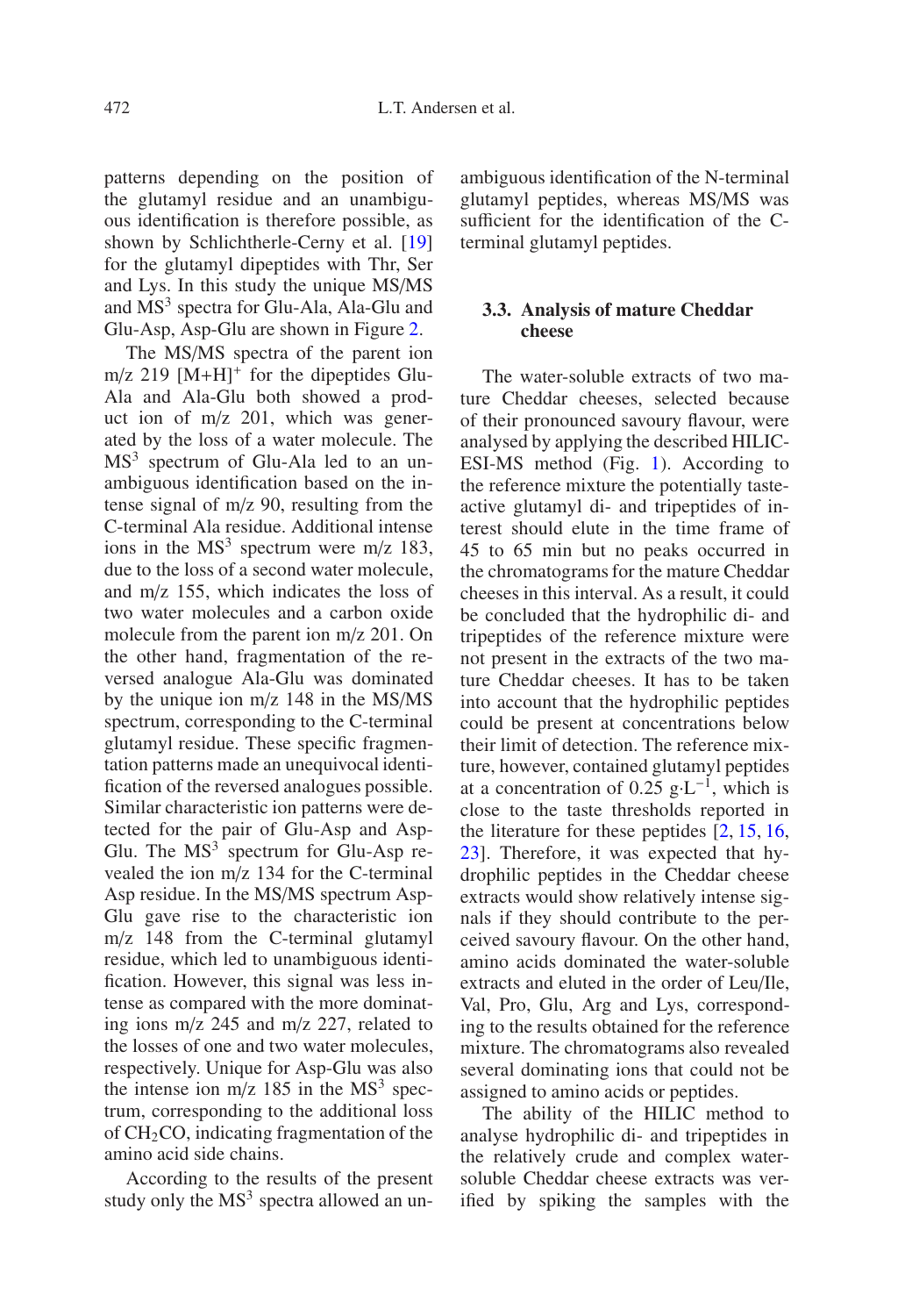

<span id="page-6-0"></span>Figure 2. MS/MS and MS<sup>3</sup> spectra of the isobaric glutamyl peptides Glu-Ala, Ala-Glu and Glu-Asp, Asp-Glu, respectively.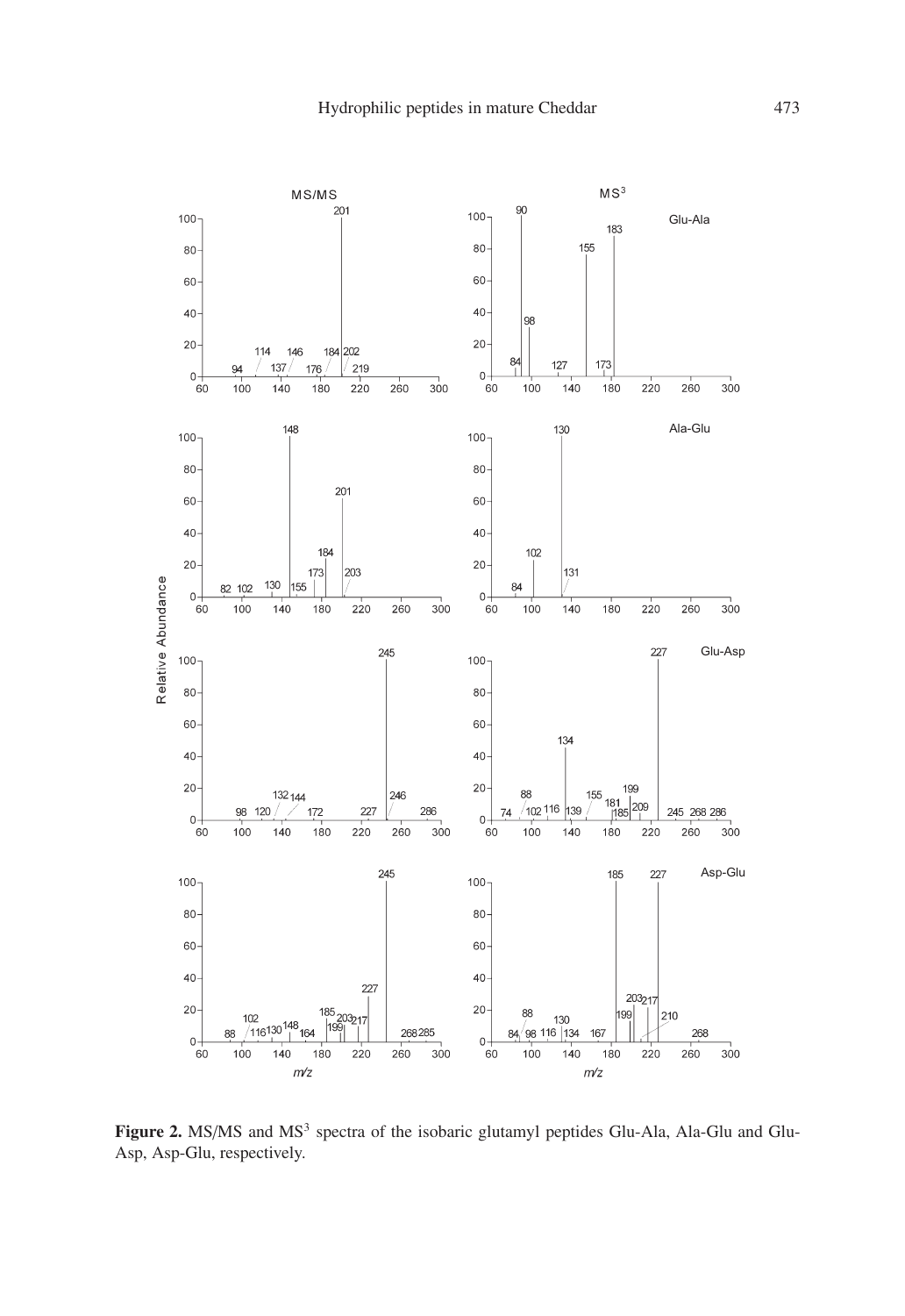reference mixture. The low-molecularweight peptides were added at concentrations close to their reported thresholds [\[2,](#page-8-10) [15,](#page-8-11) [16](#page-8-12), [23\]](#page-8-13). The base peak chromatogram revealed clear signals for the relevant di- and tripeptides from the reference mixture and the elution order was consistent with that for the pure reference mixture, but differences in retention time for the compounds were observed (Fig. [1\)](#page-4-0). To ensure that the hydrophilic low-molecular-weight peptides were not lost by the ultra-filtration, the unfiltrated water-soluble extracts were analysed. Identical results were obtained and no glutamyl di- or tripeptides were identified (data not shown).

Potentially umami taste-active peptides have been reported in the literature for Parmesan and Comté cheese [\[18,](#page-8-22) [19](#page-8-17)]. Peptides such as Glu-Gly, Glu-Ser, Glu-Glu, Glu-Arg, γ-Glu-Leu and γ-Glu-Tyr were identified. The peptides were linked to the degradation of casein but not to the taste properties of the cheeses. In spite of the pronounced savoury flavour in the selected mature Cheddar cheeses, none of the alleged taste-active hydrophilic glutamyl peptides were identified. The two mature Cheddar cheeses were ripened for 12 and 10 months, respectively, and during manufacturing a ripening culture was added to the latter to accelerate amino acid release. Low-molecular-weight peptides are a result of peptidolytic activity, and their accumulation in cheese depends on a dynamic balance between formation and degradation. During ripening some peptides with specific properties accumulate in the cheese as a consequence of limited enzymatic activity towards these peptides that typically are highly basic, and contain phosphate groups or the secondary amino acid Pro. Small hydrophilic peptides containing Glu have been reported not to accumulate in Cheddar cheese [\[9\]](#page-8-4), but are likely to be hydrolysed by the peptidases in the cheese matrix or taken up by lactic acid bacteria [\[5\]](#page-8-23). This correlates with the findings in this study.

The HILIC chromatograms revealed the presence of Glu in both Cheddar cheeses (Fig. [1\)](#page-4-0). Glu exhibits the basic taste of umami and could be one of the main contributors to the perceived savoury flavour in the mature Cheddar cheeses. Other compounds reported to exhibit taste activity in relation to umami and savoury are, e.g., amino acids, organic acids and inorganic ions [\[8](#page-8-7), [20](#page-8-8), [25](#page-8-9)]. Future work will focus on quantitative studies as well as investigations of the sensory impact of these compounds on savoury flavour.

In conclusion, the HILIC-ESI-MS method was successfully applied to a reference mixture of amino acids and hydrophilic di- and tripeptides at concentrations close to their reported taste thresholds. Identification of the compounds was based on retention time and fragmentation patterns in MS/MS and MS<sup>3</sup>. However, no potentially umami taste-active glutamyl di- or tri peptides were identified in the water-soluble extracts from either of the two mature Cheddar cheeses, which were selected because of their pronounced savoury flavour. Consequently, the presence of glutamyl diand tripeptides are not a precondition for savoury flavour in mature Cheddar cheese.

**Acknowledgements:** The staff at the Swiss Federal Research Stations for Animal Production & Dairy Products, Agroscope Liebefeld Posieux (ALP) are thanked for making this study possible and for interesting and constructive discussions. The financial support from Chr. Hansen A/S and the Research School for Biotechnology, Faculty of Life Sciences, Copenhagen University is acknowledged.

#### **REFERENCES**

<span id="page-7-0"></span>[1] Alpert A.J., Hydrophilic-interaction chromatography for the separation of peptides, nucleic acids and other polar compounds, J. Chromatogr. A 499 (1990) 177–196.